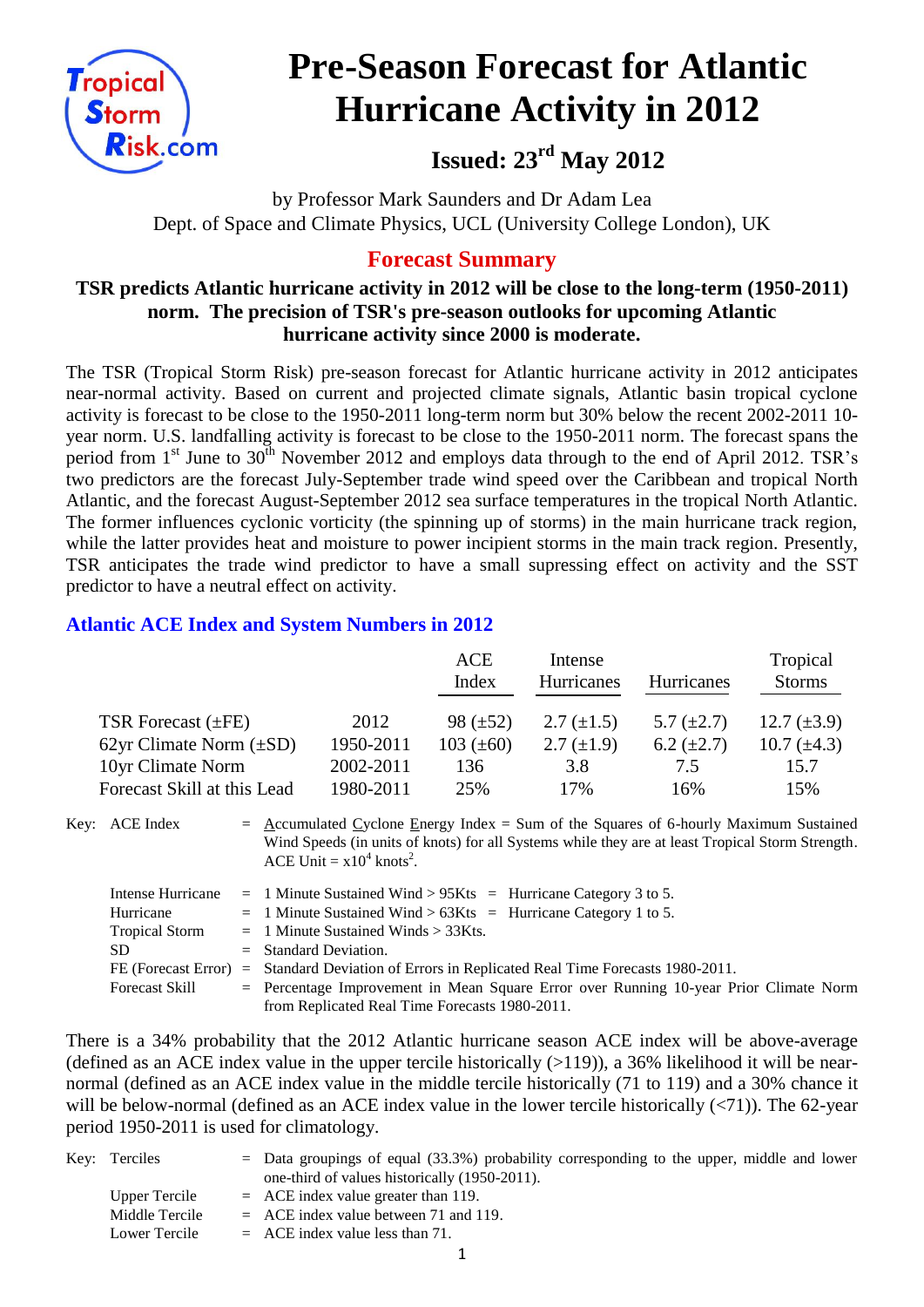## **ACE Index & Numbers Forming in the MDR, Caribbean Sea and Gulf of Mexico in 2012**

|                              |           | ACE<br>Index  | Intense<br>Hurricanes | <b>Hurricanes</b> | Tropical<br><b>Storms</b> |
|------------------------------|-----------|---------------|-----------------------|-------------------|---------------------------|
| TSR Forecast $(\pm FE)$      | 2012      | 76 $(\pm 48)$ | 2.4 $(\pm 1.4)$       | 4.0 $(\pm 2.2)$   | 7.6 $(\pm 3.0)$           |
| 62yr Climate Norm $(\pm SD)$ | 1950-2011 | 81 $(\pm 58)$ | 2.4 $(\pm 1.8)$       | 4.4 $(\pm 2.5)$   | 7.4 $(\pm 3.5)$           |
| Forecast Skill at this Lead  | 1980-2011 | 27%           | 23%                   | 28%               | 26%                       |

The Atlantic hurricane Main Development Region (MDR) is the region  $10^{\circ}N-20^{\circ}N$ ,  $20^{\circ}W-60^{\circ}W$  between the Cape Verde Islands and the Caribbean Lesser Antilles. A storm is defined as having formed within this region if it reached at least tropical depression status while in the area.

There is a 35% probability that the 2012 Atlantic hurricane season ACE index will be above-average (defined as an ACE index value in the upper tercile historically (>95)), a 40% likelihood it will be nearnormal (defined as an ACE index value in the middle tercile historically (41 to 95) and a 25% chance it will be below-normal (defined as an ACE index value in the lower tercile historically  $(\leq 41)$ ). The 62-year period 1950-2011 is used for climatology.

#### **USA Landfalling ACE Index and Numbers in 2012**

|                              |           | <b>ACE</b>        | Tropical          |                 |
|------------------------------|-----------|-------------------|-------------------|-----------------|
|                              |           | Index             | <b>Hurricanes</b> | <b>Storms</b>   |
| TSR Forecast $(\pm FE)$      | 2012      | 2.4 $(\pm 2.1)$   | $1.6 (\pm 1.5)$   | 3.6 $(\pm 2.2)$ |
| 62yr Climate Norm $(\pm SD)$ | 1950-2011 | $2.4 \ (\pm 2.2)$ | $1.5 \ (\pm 1.3)$ | 3.1 $(\pm 2.0)$ |
| 10yr Climate Norm            | 2002-2011 | 2.8               | 1.7               | 4.4             |
| Forecast Skill at this Lead  | 1980-2011 | 8%                | 11%               | 7%              |

| Key: ACE Index                           | $=$ Accumulated Cyclone Energy Index $=$ Sum of the Squares of hourly Maximum<br>Sustained Wind Speeds (in units of knots) for all Systems while they are at least<br>Tropical Storm Strength and over the USA Mainland (reduced by a factor of 6).<br>ACE Unit = $x10^4$ knots <sup>2</sup> . |
|------------------------------------------|------------------------------------------------------------------------------------------------------------------------------------------------------------------------------------------------------------------------------------------------------------------------------------------------|
| Landfall Strike Category<br>USA Mainland | $=$ Maximum 1 Minute Sustained Wind of Storm Directly Striking Land.<br>$=$ Brownsville (Texas) to Maine                                                                                                                                                                                       |

USA landfalling intense hurricanes are not forecast since we have no skill at any lead.

There is a 48% probability that in 2012 the USA landfalling ACE index will be above average (defined as a USA ACE index value in the upper tercile historically (>2.54)), a 26% likelihood it will be near-normal (defined as a USA ACE index value in the middle tercile historically (1.11 to 2.54)) and a 26% chance it will be below-normal (defined as a USA ACE index value in the lower tercile historically  $(\langle 1.11 \rangle)$ ). The 62-year period 1950-2011 is used for climatology.

#### **Caribbean Lesser Antilles Landfalling Numbers in 2012**

|                              |           | <b>ACE</b><br>Index | Intense<br>Hurricanes | <b>Hurricanes</b> | Tropical<br><b>Storms</b> |
|------------------------------|-----------|---------------------|-----------------------|-------------------|---------------------------|
| TSR Forecast $(\pm FE)$      | 2012      | $1.3 \ (\pm 1.9)$   | $0.2~(\pm 0.4)$       | $0.5 (\pm 0.6)$   | 1.2 $(\pm 0.9)$           |
| 62yr Climate Norm $(\pm SD)$ | 1950-2011 | 1.4 $(\pm 2.0)$     | $0.2 \ (\pm 0.5)$     | $0.5 \ (\pm 0.7)$ | 1.1 $(\pm 1.0)$           |
| 10yr Climate Norm            | 2002-2011 | 1.0                 | 0.1                   | 0.5               | 1.1                       |
| Forecast Skill at this Lead  | 1980-2011 | 9%                  | 5%                    | 20%               | 9%                        |

Key:  $ACE Index = Accumulated Cyclone Energy Index = Sum of the Squares of hourly Maximum$ Sustained Wind Speeds (in units of knots) for all Systems while they are at least Tropical Storm Strength and over the USA Mainland (reduced by a factor of 6). ACE Unit =  $x10^4$  knots<sup>2</sup>.

|                 | Landfall Strike Category = Maximum 1 Minute Sustained Wind of Storm Directly Striking Land. |
|-----------------|---------------------------------------------------------------------------------------------|
| Lesser Antilles | $=$ Island Arc from Anguilla to Trinidad Inclusive.                                         |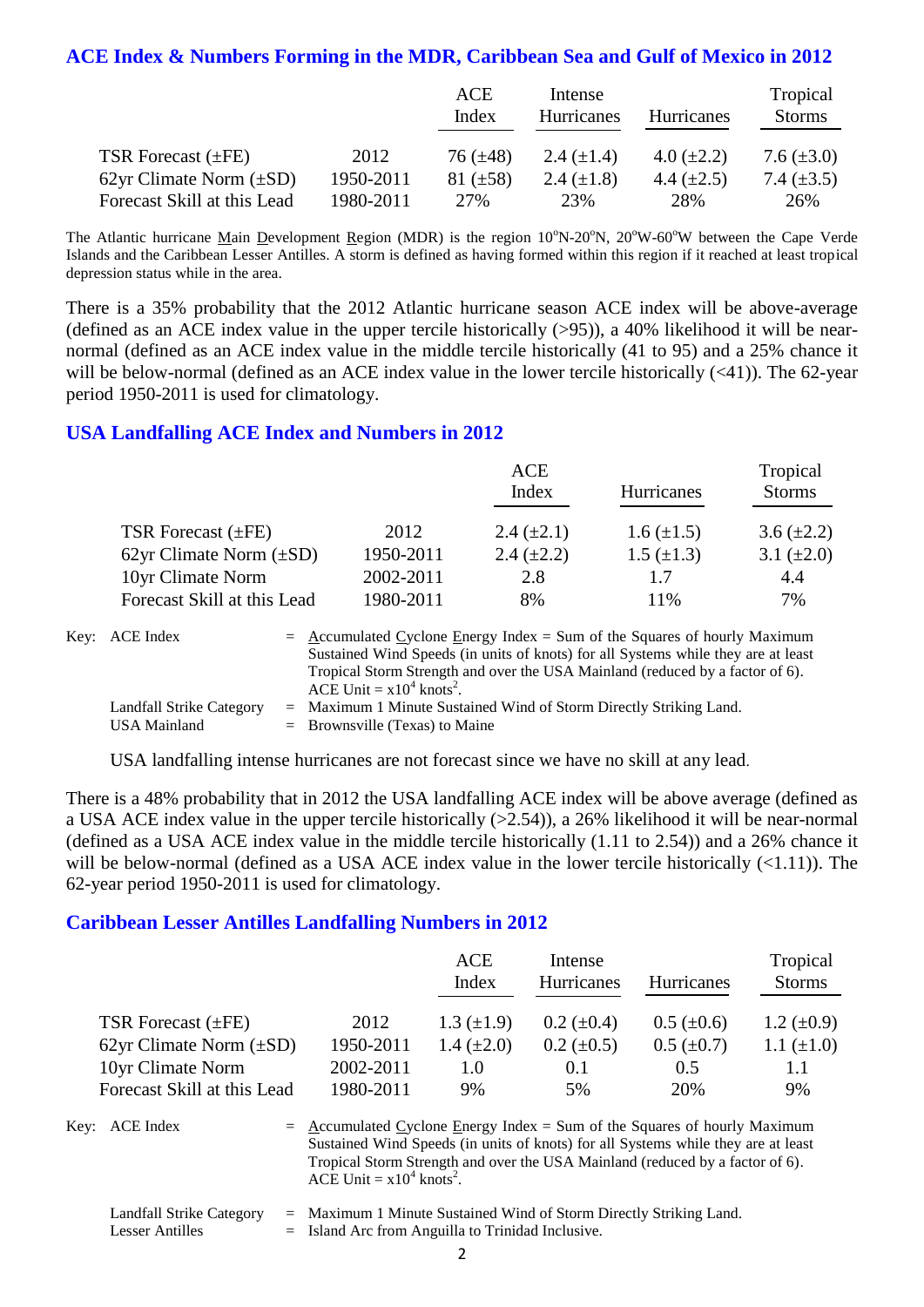#### **Key Predictors for 2012**

The key factors behind the TSR forecast for a near-average hurricane season in 2012 are the anticipated small supressing effect of the July-September forecast trade wind at 925mb height over the Caribbean Sea and tropical North Atlantic region  $(7.5^{\circ}N - 17.5^{\circ}N, 30^{\circ}W - 100^{\circ}W)$ , and near-neutral effect of August-September forecast sea surface temperature for the Atlantic MDR  $(10^{\circ}N - 20^{\circ}N, 20^{\circ}W - 60^{\circ}W)$ . The current forecasts for these predictors are  $-0.39\pm0.80$  ms<sup>-1</sup> (up from the April forecast value of  $-0.45\pm0.84$  $\text{ms}^{-1}$ ) weaker than normal (1980-2011 climatology) and  $0.12\pm0.26^{\circ}\text{C}$  cooler than normal (1980-2011 climatology) (up from the April forecast value of  $0.23\pm0.29^{\circ}$ C cooler than normal). The July-September 2012 trade wind prediction is based on an expectation of neutral ENSO conditions in August-September 2012 as forecast by an in-house multi-ensemble extension of the Knaff and Landsea (1997) ENSO-CLIPER model (Lloyd-Hughes et al, 2004). The forecast skills for these predictors at this lead are 31% and 40% respectively. However, it should be stressed there are large forecast uncertainties in both these predictors at this lead.

#### **The Precision of Seasonal Hurricane Forecasts**

The figure displays the recent 10-year (2002-2011) skill for the forecast number of North Atlantic hurricanes issued by different organisations.



**Month of Forecast Issue** 

Forecast precision is assessed using the Mean Square Skill Score (MSSS) which is the percentage improvement in mean square error over a climatological forecast. Positive skill indicates that the model performs better than a climatology forecast, whilst a negative skill indicates that it performs worse than climatology. Two different climatologies are used: a fixed 50-year (1950-1999) climatology and a running prior 10-year climate norm.

The figure compares the forecast skill of the TSR, NOAA (National Oceanic and Atmospheric Administration) and CSU (Colorado State University) seasonal hurricane outlooks 2002-2011 as a function of lead time. NOAA does not release seasonal outlooks before late May. It is clear there is little skill in forecasting the upcoming number of Atlantic hurricanes from the prior December. Skill climbs slowly as the hurricane season approaches. Moderate skill levels are reached by early June and good skill levels are achieved from early August.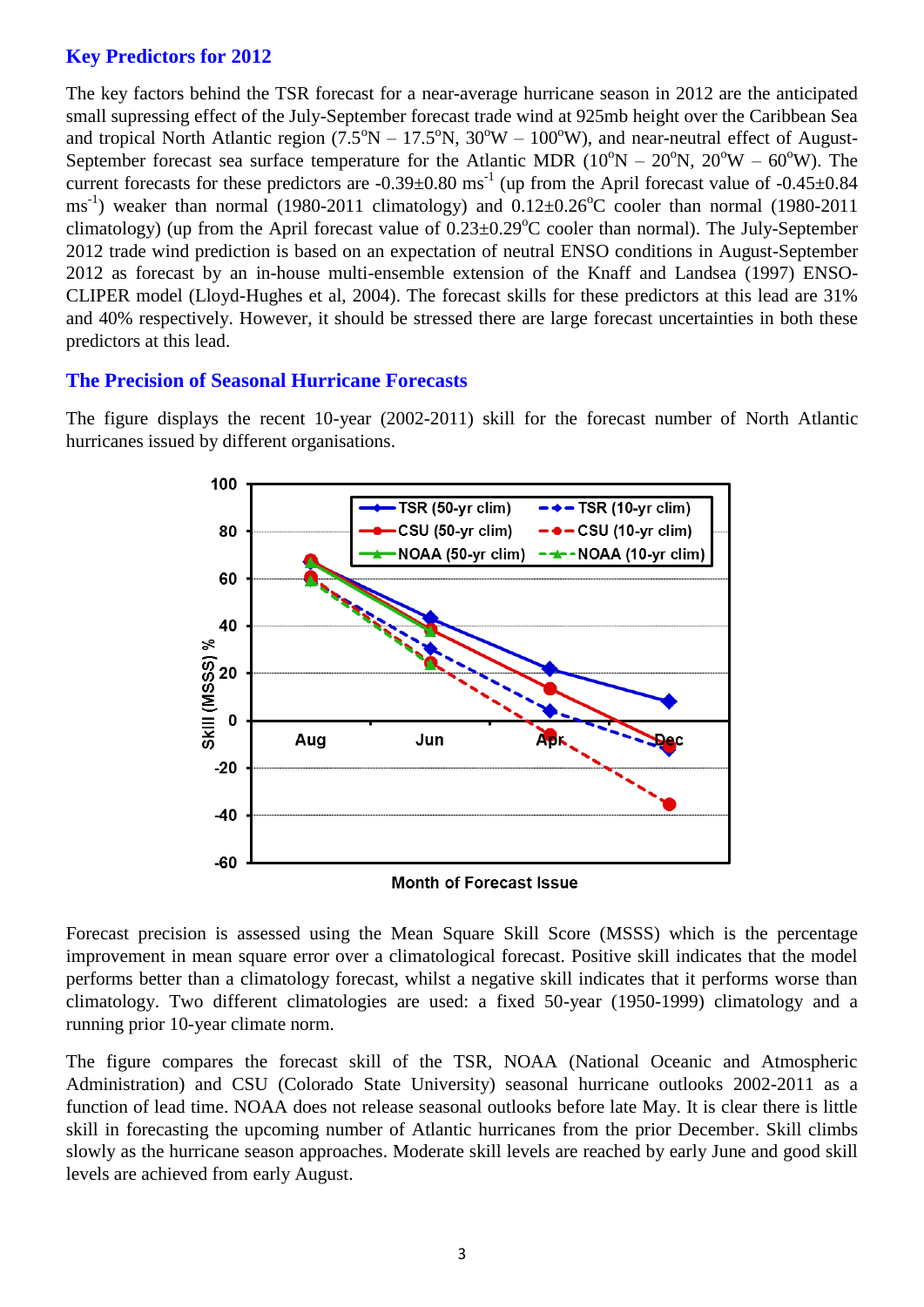In terms of TSR forecast successes and failures in recent years, the 2004, 2005, 2008, 2010 and 2011 North Atlantic hurricane seasons were predicted to have 'high activity' (i.e. in the top one third of years historically) to high (60-70%) probability from the previous December. In contrast, the TSR extended range forecasts for the 2006, 2007 and 2009 hurricane seasons were less impressive.

#### **Further Information and Next Forecast**

Further information about TSR forecasts and verifications may be obtained from the TSR web site *http://www.tropicalstormrisk.com*. The next TSR forecast update for the 2012 Atlantic hurricane season will be issued on the  $5<sup>th</sup>$  June 2012.

#### **References**

- Knaff, J. A. and C. W. Landsea, An El Niño-Southern Oscillation Climatology and Persistence (CLIPER) Forecasting Scheme, *Wea. Forecasting*, **12**, 633-652, 1997.
- [Lloyd-Hughes, B., M. A. Saunders and P. Rockett, A consolidated CLIPER model for improved](http://www.tropicalstormrisk.com/docs/Lloyd-Hughesetal2004.pdf)  [August-September ENSO prediction skill,](http://www.tropicalstormrisk.com/docs/Lloyd-Hughesetal2004.pdf) *Wea. Forecasting*, **19**, 1089-1105, 2004.

#### **Appendix – Predictions from Previous Months**

#### **1. Atlantic ACE Index and System Numbers**

| <b>Atlantic ACE Index and System Numbers 2012</b> |             |                     |                                    |                 |                       |  |  |
|---------------------------------------------------|-------------|---------------------|------------------------------------|-----------------|-----------------------|--|--|
|                                                   |             | <b>ACE</b><br>Index | Named<br>Tropical<br><b>Storms</b> | Hurricanes      | Intense<br>Hurricanes |  |  |
| Average Number $(\pm SD)$ (1950-2011)             |             | 103 $(\pm 60)$      | $10.7 (\pm 4.3)$                   | 6.2 $(\pm 2.7)$ | $2.7 \ (\pm 1.9)$     |  |  |
| Average Number (2002-2011)                        |             | 136                 | 15.7                               | 7.5             | 3.8                   |  |  |
| TSR Forecasts $(\pm SD)$                          | 23 May 2012 | 98 $(\pm 52)$       | $12.7 (\pm 3.9)$                   | 5.7 $(\pm 2.7)$ | $2.7 \ (\pm 1.5)$     |  |  |
|                                                   | 12 Apr 2012 | 95 $(\pm 55)$       | $12.5 (\pm 4.1)$                   | 5.6 $(\pm 2.8)$ | $2.6 (\pm 1.6)$       |  |  |
|                                                   | 7 Dec 2011  | $117 (\pm 58)$      | 14.1 $(\pm 4.2)$                   | $6.7 (\pm 3.0)$ | 3.3 $(\pm 1.6)$       |  |  |
| CSU Forecast                                      | 4 Apr 2012  | 70                  | 10                                 | 4               |                       |  |  |
| Institute of<br>Meteorology, Cuba                 | 4 May 2012  |                     | 10                                 | 5               |                       |  |  |

#### **2. MDR, Caribbean Sea and Gulf of Mexico ACE Index and Numbers**

| MDR, Caribbean Sea and Gulf of Mexico ACE Index and Numbers 2012 |             |                     |                                    |                   |                       |  |  |
|------------------------------------------------------------------|-------------|---------------------|------------------------------------|-------------------|-----------------------|--|--|
|                                                                  |             | <b>ACE</b><br>Index | Named<br>Tropical<br><b>Storms</b> | Hurricanes        | Intense<br>Hurricanes |  |  |
| Average Number $(\pm SD)$ (1950-2011)                            |             | 81 $(\pm 58)$       | 7.4 $(\pm 3.5)$                    | 4.4 $(\pm 2.5)$   | 2.4 $(\pm 1.8)$       |  |  |
| Average Number (2002-2011)                                       |             | 114                 | 10.6                               | 5.8               | 3.5                   |  |  |
| TSR Forecast $(\pm SD)$                                          | 23 May 2012 | $76 (\pm 48)$       | 7.6 $(\pm 3.0)$                    | 4.0 $(\pm 2.2)$   | 2.4 $(\pm 1.4)$       |  |  |
|                                                                  | 12 Apr 2012 | 72 $(\pm 52)$       | 7.4 $(\pm 3.3)$                    | $3.9 \ (\pm 2.4)$ | 2.3 $(\pm 1.5)$       |  |  |